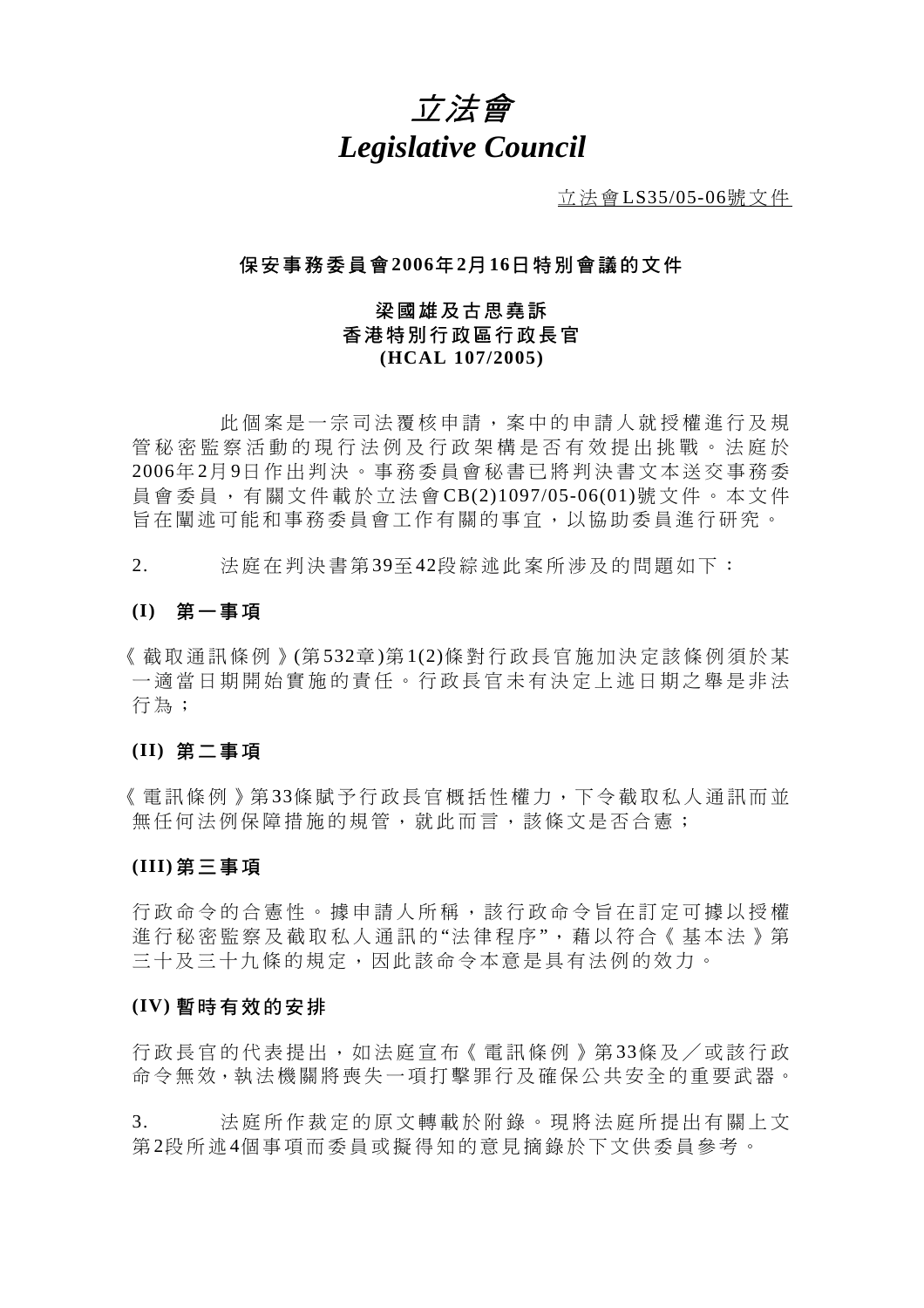## 指定《截取通訊條例》的生效日期

4. 法庭明白在開始實施任何法例前 均有需要進行若干準備工 作,包括草擬附屬法例、諮詢受影響各 方及向政府官員和公眾人士作 出指引。法庭從提交立法會的多份文件得悉,政府曾表示當局正在檢 討 有關事宜。法庭 認 為行政長官在決定法例的 生 效日期 時 有權就 香 港 的保安事宜,將在性質及程度上不斷變化的保安威脅一併考慮。

5. 法庭察悉如立法會有意對指定生效日期的酌情權作出限制, 實有各個不同方案可供採用,例如訂定指明的生效日期或規定有關法 例須在一段指明時間內開始實施。

6. 法 庭認為第 1(2)條授予行政長官酌情權,以 便決定該條例將於 何時而非 會否開始實施。應無隱含限制,規定該酌情權須於某一時限 之 後 變 成 無 效, ,及 無 論 情 況 在 該 條 例 涌 渦 後 有 何 改 變 , 行 政 長 官 均 必 須實施該條例。行政長官雖然無需受到任何限定的時間表所約束,但 卻在任何時間均具有必須本着真誠履行的法定責任, 繼續積極研究是 否 已 到 了 開始實施該條例的適當 時 候 。此項責任 不容廢止 。如行政長 官促致發生任何事件以妨礙本身履行其法定責任,將等於蓄意使有關 責任無法獲得履行,並屬於超越其權限的行為。

7. 經 覆 閱 有關官員在該條例 二讀辯論時 及 通 過 後 代表政府作出 的 發 言,法 庭認 為 並 無 證 據 顯 示 行 政 長 官 未 有 指 定 該 條 例 開 始 實 施 日 期之舉,已超越其權限並因而屬非法行為。法庭表示,至於行政長官 以何種方式履行其根據第1(2)條所訂的法定責任,將屬立法會及行政長 官而非法庭需要處理 的事宜 (判決書第98段)。

## 《電訊條例》第 **33**條

8. 法庭知悉行政長官根據《電訊條例》第33條下令截取及檢查 私人通訊的權力, 不受任何根據該條例制定的附屬法例或任何其他香 港法例所規限。該項權力屬於無限制的權力,亦無需受任何司法或其 他獨立監察。另一方面,《基本法》第三十條規定,有關與人自由通 訊及通訊秘密的基本權利"受法律"的保護。《基本法》亦容許與人自 由 通訊及通訊秘密的權 利 受 到限制 。法庭 認 為對第三十條的架構作出 整體考慮時,在與人自由通訊及通訊秘密的權利方面,"受法律保護" 必 須解讀為任何對該權利的限制被"依 照法律程序"的條文補充。

9. 《基本法》第三十條及《香港人權法案》第十四條要求作出 的法律保護, 儘管必然會涉及使用法例, 但並無只有制定法例才足夠 的含意。純屬行政指示,而本身並非任何實質法律架構一部分,亦因 而並無一般效力,並不足夠。

10. 法 庭認為《基 本 法 》第 三 十 條 及《 香港 人權法案》第十四 條(兩 者與《基本法》第三十九條第二款一併解讀之下),皆在其憲制規定內 納入了需要法例的存在以達致法律確切性,並規定對權利作出的任何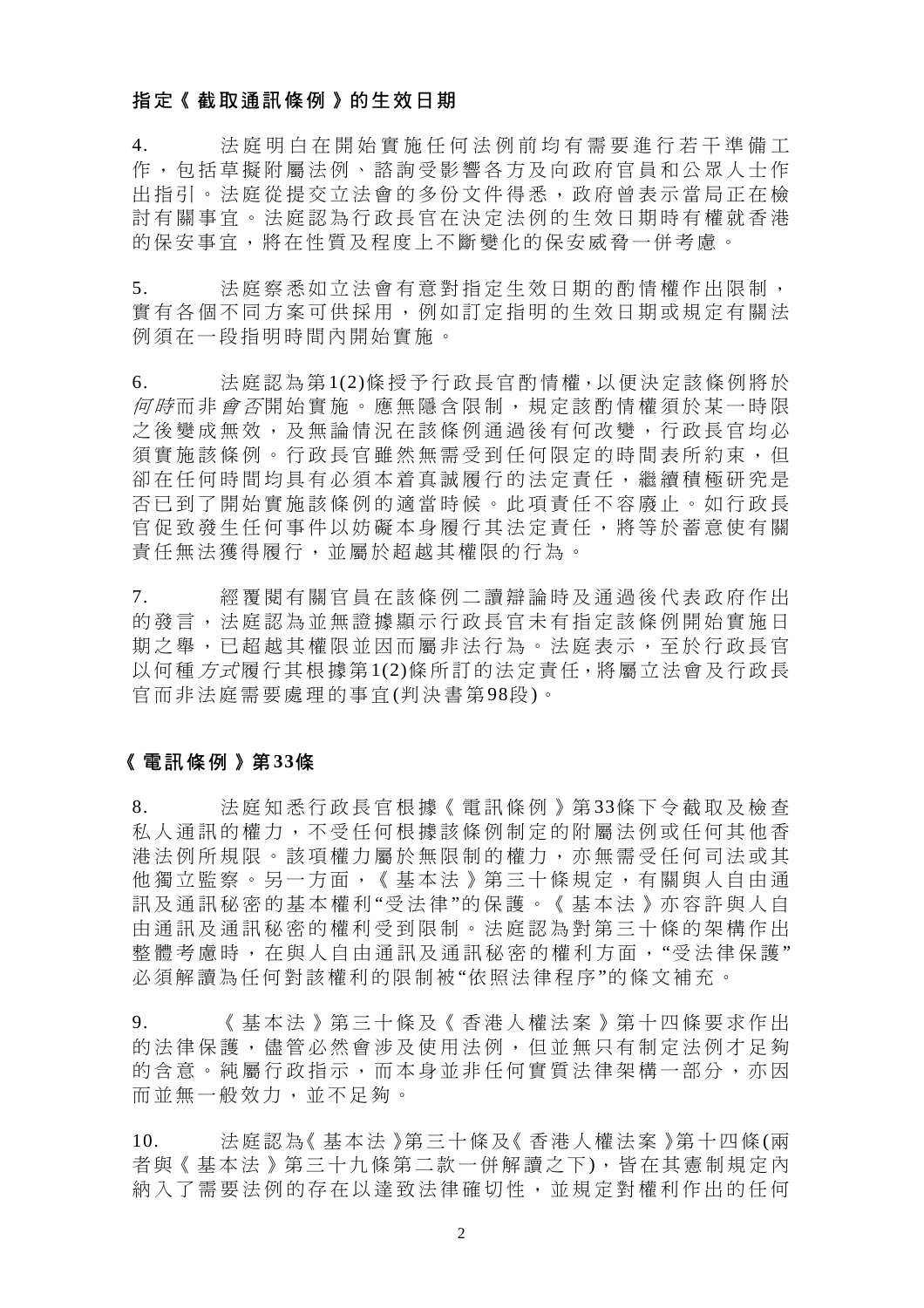限制均須與實際情況相稱。據此,第33條實不符合該等憲制條文的規 定。現時所制定的第33條並無作出任何詳細的規定,就行政長官酌情 權 的 範 圍 或 可 用 以 行 使 該 酌 情 權的方 式 作出規管。該條文 亦 沒 有 寫 入 足夠精確的規定, 讓香港居民於有關情況下屬合理的程度預知他們與 其 他人士進行任何電訊往來將出現何種後果。

## 行政命令

11. 法庭認為有關的行政命令不外是一套由政府首長給予政府僱 員的行政指示, 對一般香港居民並無約束力。該行政命令本意並非法 例,亦不能被視為法例。然而,法庭從該命令的註釋得知,該命令的 本意是作為一套"法律程序"。法庭不認同政府提出的論據,指"法律程 序"包括根據法定或其他法律權力、職責或職能而合法訂立的程序。法 庭並指出,《基本法》第三十條中 用 以 詮 釋 該 用 語 的 背 景 , 與 *The Association of Expatriate Civil Servants of Hong Kong v. The Chief Executive* [1998] 1 HKLRD 615一案所涉及的《基本法》第四十八 (七 ) 條的背景有頗大出入,不同之處在於第三十條關乎所有香港居民獲保 證 享有的基本權利。

12. 法庭認為《基本法》第三十條使用的"依照法律程序"一語, 所指的是藉法律訂定的程序,意即此等程序為實質法律的一部分,而 為符合法律確切性的規定, 毫無例外會在主體及/或附屬法例中。法 庭並認為,儘管該行政命令完全合法,而且在作為規管執法機關內部 運 作的行政工具方 面 有 其價值 , 但卻不 能 構 成 一 套 為施行第三十條而 訂定的"法律程序"。

## **"**暫時有效 **"**措 施

13. 法庭獲告知如《電訊條例》第33條被裁定抵觸《基本法》, 及該行政命令被裁定 不屬於為施行《基本法》第三十條而訂定的 "法 律 程序",則在全新或經過修訂的法規生效前,將沒有符合《基本法》規 定的有效法規,可對執法機關 的秘密監察活動作出規管。此 情 況 意 味 在一段 頗 長 期 間 (據政府所 呈 述 為 6個 月 )內 , 香 港 執法機關所進行的眾 多方式的秘密監察,均屬非法。為此,政府申請頒令,儘管法庭作出 裁決,《電訊條例》第33條及該行政命令繼續有效及具有法律效力, 為 期6個月。

14. 法庭引述國際判例,認為就憲制事宜而言,如在宣布某些法 例違反憲法後會即時引致出現危險、混亂或權利被褫奪的情況,被宣 布違反憲法的法例可被宣布暫時有效。法庭信納就此案而言,如立即 宣布有關的法例及行政命令無效,將可能會出現對 香港居民 構 成 危 險、因法治受威脅而造成混亂,以及香港居民的權利普遍遭到褫奪的 情況。法庭並信納所提出的6個月有效期與實際情況相稱,且應作出所 涉條文及行政命令暫 時有效,為期 6個月的命令。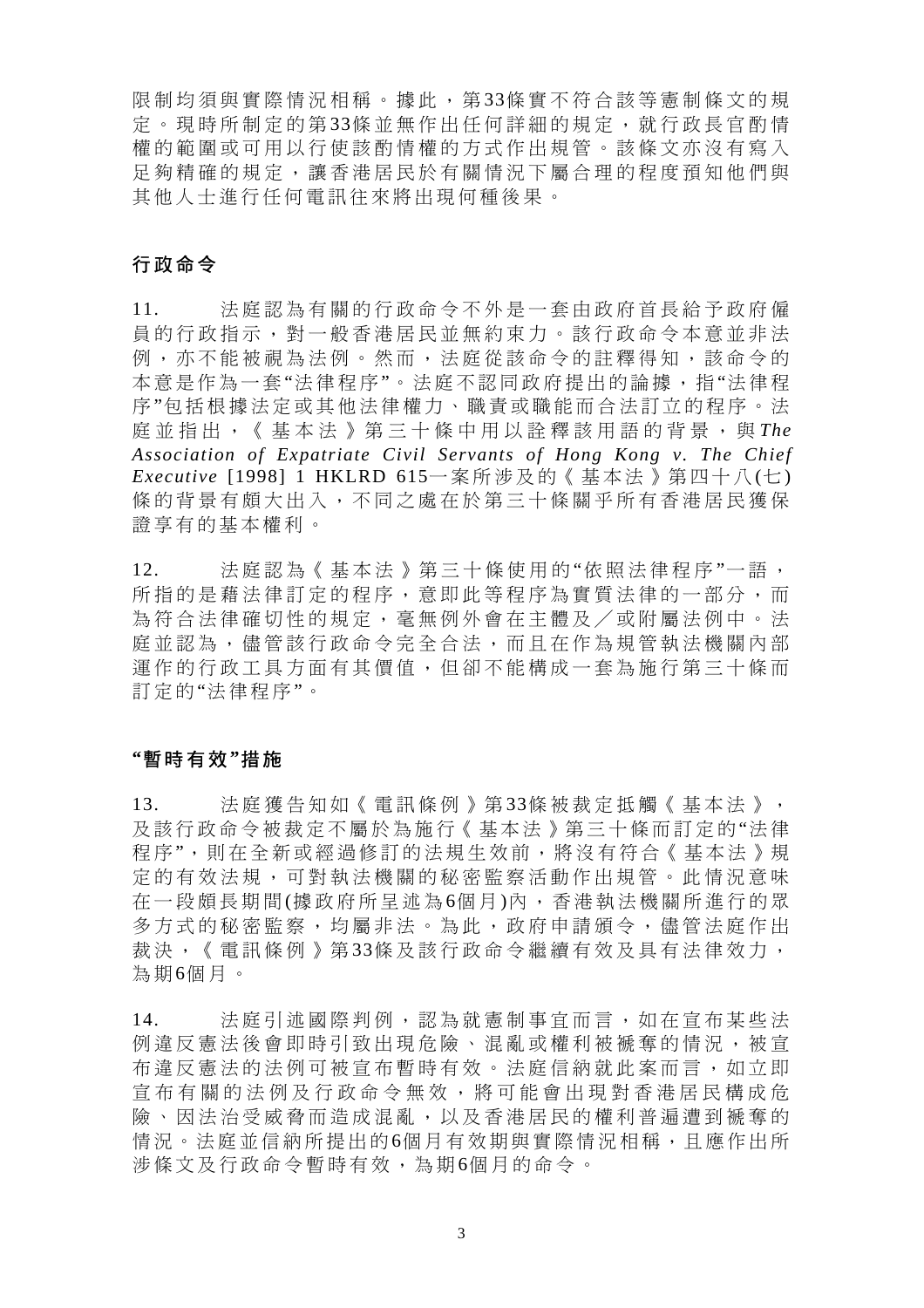## 有關資料

15. 此決定是原訟法庭的決定,可能有上訴提出。根據《高等法 院規則》第59號命令第4條規則,任何人須在緊接有關判決或命令加蓋 印章或以其他方式成為完備的日期翌日起計的28天時限內提出上訴。

16. 根 據判決書第46段,"暫時有 效"命令的措辭為,"儘管法庭作 出有關裁決,《電訊條例》第33條及該行政命令將由本命今所述日期 開始繼續有效及具有法律效力,為期6個月,而涉案各方均有自由提出 申請。"。在頒布此項命令時,法庭所依據的是一宗稱為總督會同行政 會 議轉介有關《1870年馬尼托巴省法令》(Manitoba Act 1870)第23條 和 《 1867年 憲 制 法令》 (Constitution Act 1867)第 133條所訂的若干 語 文 權 利,以及法 院的固有 管轄權 (1985) 19 D.L.R (4th)1的加 拿大 案例。在上 述個案中,法庭裁定加拿大馬尼托巴省所有法令均沒有法律上的效 力,因為它們並非以英語及法語制定、印刷及發布。此外,根據"暫時 有 效"命令,涉案各方可向法庭再提出申請。

立法會秘書 處 高 級助理法 律顧問 李 裕生 2006年 2月 15日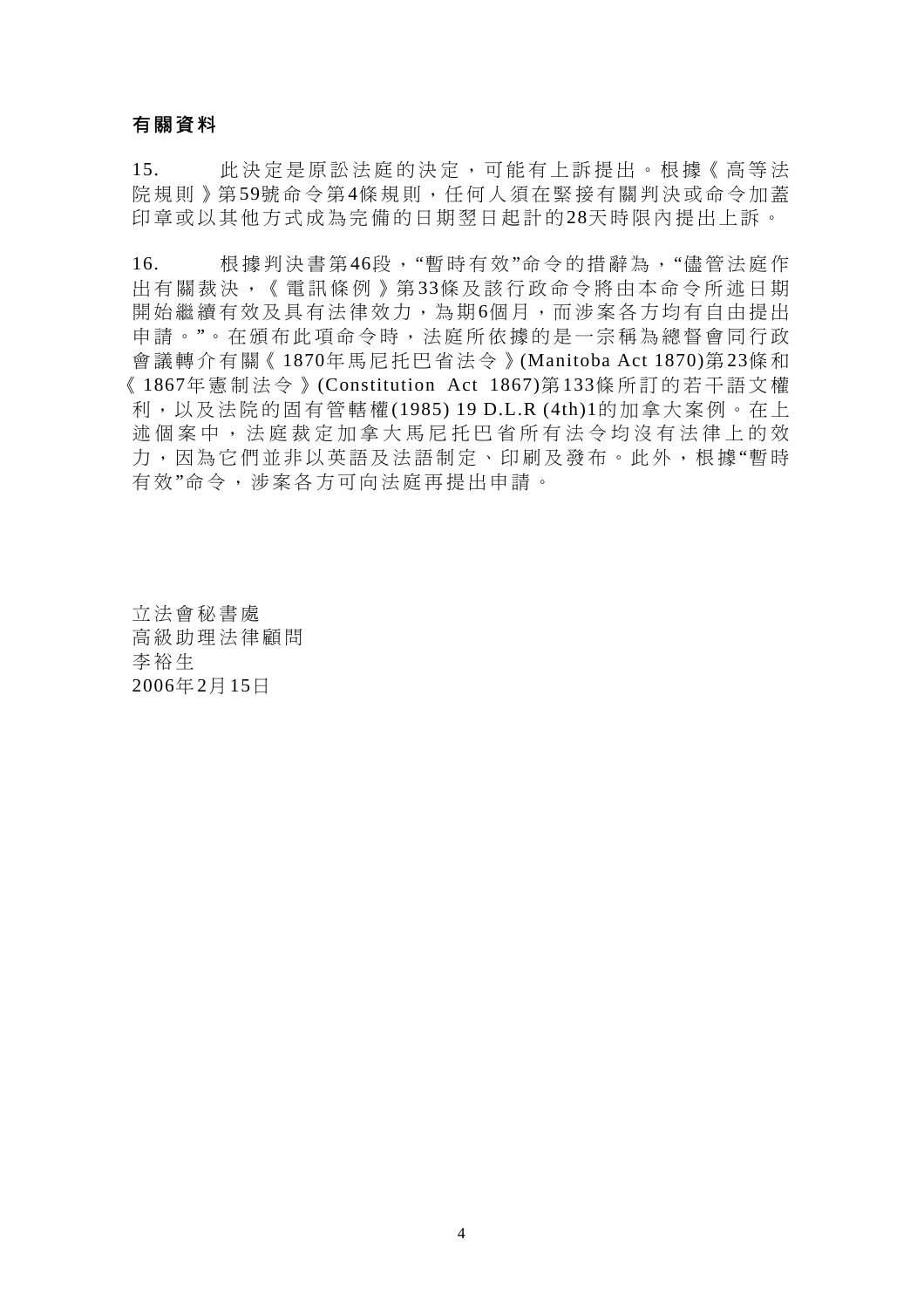## 法庭所作裁定的原文

## "*(i) The [Interception of Communications] Ordinance*

178. The Ordinance was enacted in June 1997. In terms of s.1(2), the Chief Executive has the duty to bring it into effect on a day to be appointed by him. The applicants claim that, by failing to set a day, the Chief Executive has acted in breach of that duty and therefore unlawfully. The applicants have sought a declaration to that effect together with a declaration that the Chief Executive has a legal obligation forthwith to appoint a day to bring it into effect in its present form.

179. It has not been demonstrated, however, that the Chief Executive has acted in breach of his statutory duty nor that he is in breach of it at this time. The application for declaratory relief is therefore dismissed.

## *(ii) The Telecommunications Ordinance*

180. S.33 of the Ordinance gives the power to the Chief Executive, when he considers it to be in the public interest, to order the interception of telecommunication messages. This power is not subject to any legislative controls. The applicants claim that s.33, in so far as it authorises such interception, is inconsistent with arts.30 and 39 of the Basic Law which guarantee the right to freely and privately communicate with others. They claim that s.33 is unconstitutional, void and of no effect. They have sought a declaration to that effect.

181. I am satisfied that s.33 , in so far as it authorises or allows access to, or the disclosure of, the contents of telecommunication messages is inconsistent with arts.30 and 39 of the Basic Law and, through art.39, with art.14 of the Bill of Rights. The applicants are granted a declaration to that effect in the terms of the declaration contained in para.26 of this judgment.

*[i.e. 'That, insofar as s.33 of the Telecommunications Ordinance, Cap. 106, authorises or allows access to or disclosure of the contents of any message or any class of messages, it is unconstitutional, void and of no legal effect in that it violates arts.30 and 39 of the Basic Law and art.17 of the International Covenant on Civil and Political Rights, 1966/art.14 of the Hong Kong Bill of Rights Ordinance, Cap. 383.']* 

*(iii) The Executive Order* 

182. The Executive Order was made in August 2005 pursuant to the powers of the Chief Executive under art.48(4) of the Basic Law. It is an administrative order having no legislative effect. Its purpose is to lay down 'legal procedures' governing all forms of covert surveillance. The applicants claim that the Order, insofar as it purports to authorise and regulate covert surveillance by law enforcement agencies, purports to have legislative effect and in that regard is inconsistent with arts.30 and 39 of the Basic Law and, through art.39, with art.14 of the Bill of Rights. They have sought a declaration to that effect together with an order of *certiorari* to quash the Order.